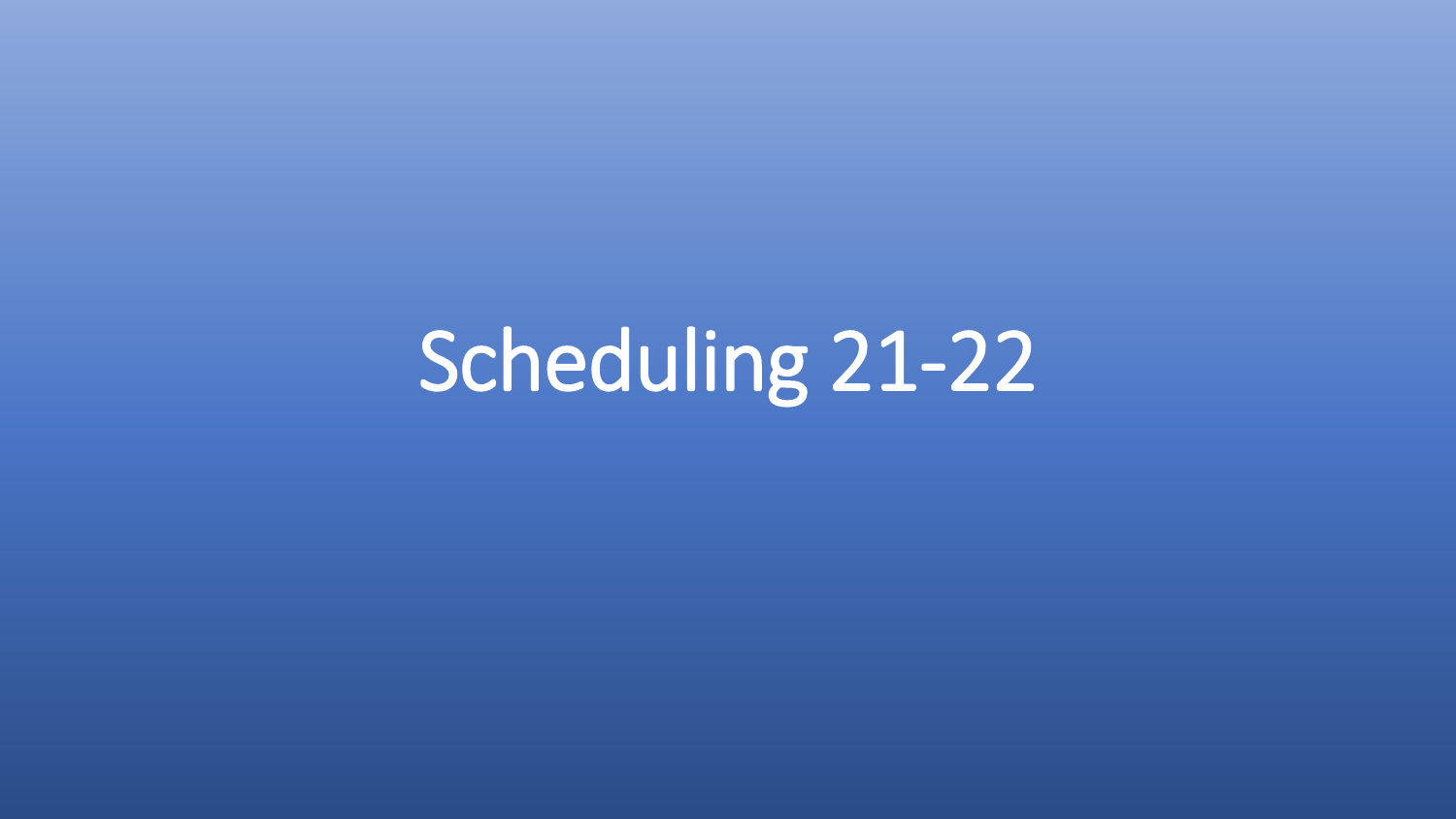## Establish Quaker Time 7/8 (Pass/Fail)

- Will take place as a full class period (move to a 9 period day)
- Within this period, students will access skill-based instruction in ELA and Math aligned to their strengths and/or skill deficits as determined by student performance data.
	- Data from the  $4<sup>th</sup>$  quarter of 2021 will determine student placement for the 21/22 school year.
	- Students will be placed in 3 readiness categories: approaching ready, ready, and beyond ready. These categories will be correlated to EP/CDT scores.
	- Students with IEP's may report to case manager for supplemental instruction. However, based on an IEP team decision, some students may not be with their case manager.
- Quaker Time cohorts will be reestablished once a marking period based solely on diagnostic assessments.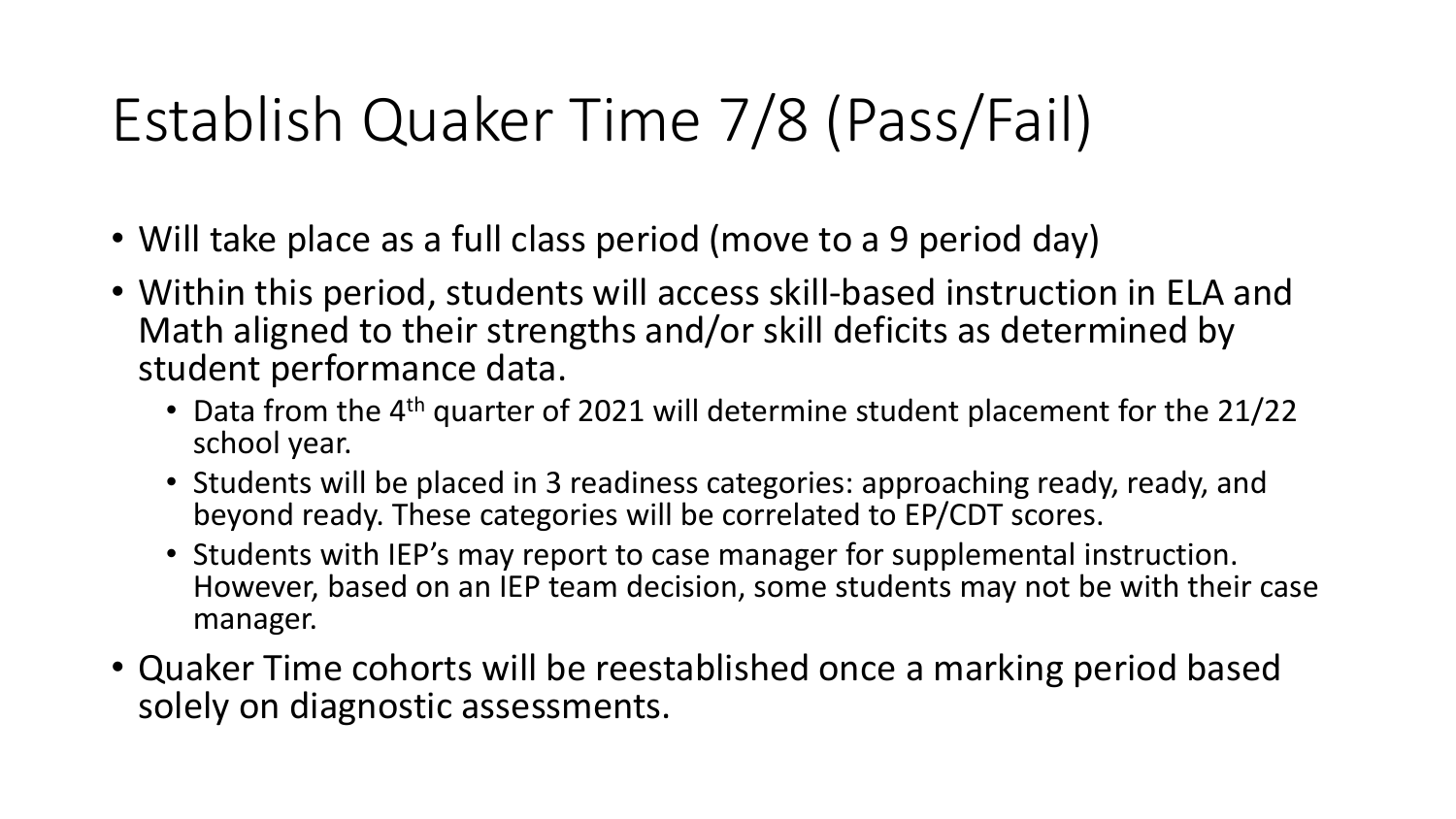#### Establish Quaker Time 9-12 (Pass/Fail)

- At this point, classes in supplemental Keystone instruction students who fail to score proficient will be required to take supplemental instruction in Biology, Algebra and/or Literature. \*\*\* Students with IEP – will be an IEP team decision.
- Those not in supplemental (Keystone) instruction will access instruction in the following areas:

- Study Skills class, Career Readiness, Skill-Based Instruction, Resource/Progress Monitoring, etc. \*\*\* At this point, additional consideration is necessary.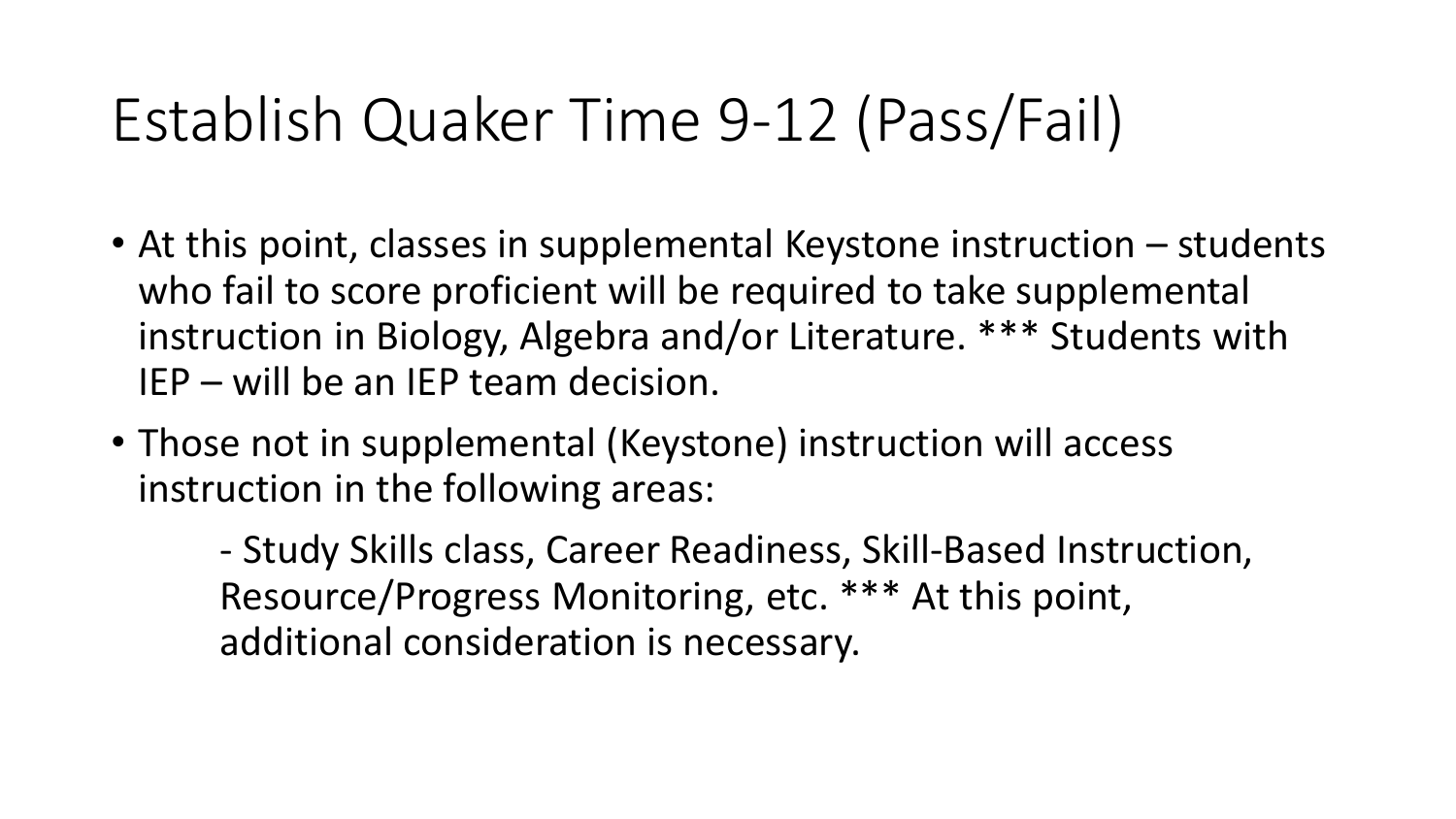#### Rotation Realignment

- Potential rotation adjustments to meet Chapter 4 and 339 regulations.
- 7<sup>th</sup> Grade: Art, Wood Shop, Computers, Music and Wellness.
- 8<sup>th</sup> Grade: FCS, Spanish, Careers, French and Introduction to Agriculture. (No more PE rotation)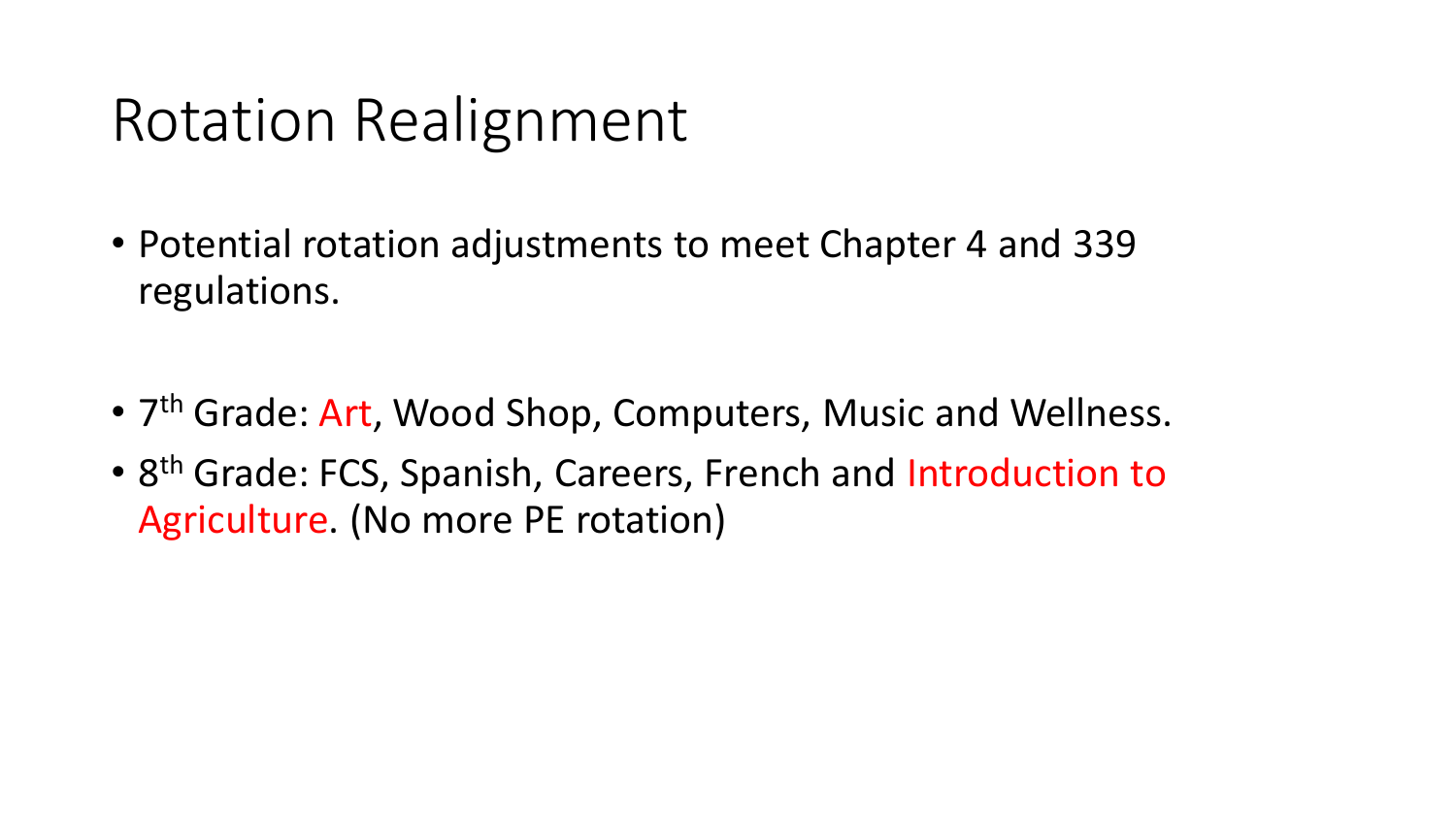### Graduation Credits/Requirements

#### Proposed: 31.5 Credits

- 4.0 English
- 4.0 Math
- 3.0 Science
- 3.0 Social Studies
- .50 Computers
- .50 Internet
- .50 Personal Finance
- 1.0 Wellness
- 2.0 World Language
- 9.0 Electives
- 4.0 Quaker Time (Additional Elective credits for transfer students)

Current: 26 Credits English: 4.0 Math: 4.0 Science: 3.0 Social Studies: 3.0 Computers: .50 PE: .50 Health: .50 Personal Finance/Stepping Out: .50 Related Arts: 3.0 Electives: 7.0

#### Thoughts/Concerns:

-More rigorous -Most colleges look for at least 2 years of language

**\*Graduation requirements for IEP students are an IEP team level decision.**